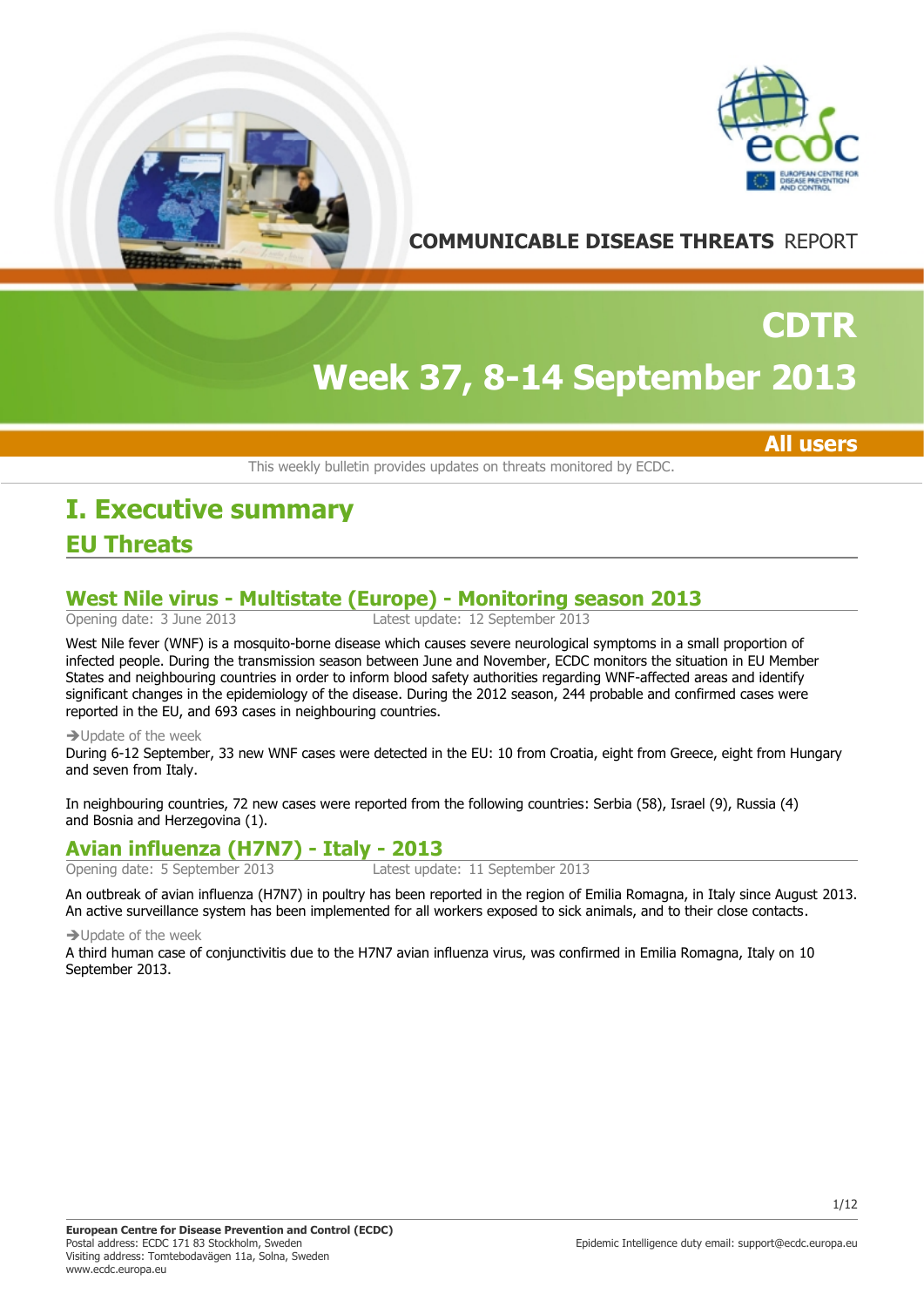## **Non EU Threats**

## **Middle East respiratory syndrome- coronavirus (MERS CoV) - Multistate**<br>Opening date: 24 September 2012<br>Latest update: 12 September 2013

Latest update: 12 September 2013

Between April 2012 and 12 September 2013, 132 laboratory-confirmed cases, including 57 deaths, of acute respiratory disease caused by Middle East respiratory syndrome coronavirus (MERS-CoV), have been reported by national health authorities. MERS-CoV is genetically distinct from the coronavirus that caused the SARS outbreak. To date, all cases have either occurred in the Middle East or have had direct links to a primary case infected in the Middle East.

#### $\rightarrow$  Update of the week

Between 6 and 12 September, 21 new cases have been reported by national health authorities. Twenty cases were reported in Saudi Arabia, including five deaths, and the primary case from the Tunisian cluster who passed away on 10th May 2013, was retroactively confirmed by Tunisian health authorities.

## **Poliovirus - Israel- Detection of WPV1 in environmental samples and healthy individuals**

Opening date: 19 August 2013 Latest update: 10 September 2013

EU/EEA countries, as well as the rest of the WHO European Region, have been officially polio-free since 2002. Wild polio virus type 1 (WPV1) has been isolated in sewage and in the faeces of asymptomatic carriers in Israel since February 2013. Detection of WPV in environmental samples is a signal of WPV transmission and consequently of great concern and highlights the potential for re-establishing transmission in Europe.

#### $\rightarrow$  Update of the week

During the week leading up to 13 September 2013, wild polio virus has been discovered for the first time in Jerusalem's waste-water treatment plant. So far, no clinical cases have been seen in Israel.

## **Influenza A(H5N1) - Multistate (world) - Monitoring human cases**

Latest update: 11 September 2013

The influenza A(H5N1) virus, commonly known as bird flu, is fatal in about 60% of human infections; sporadic cases continue to be reported, usually after contact with sick or dead poultry from certain Asian and African countries. No human cases have been reported from Europe.

#### $\rightarrow$ Undate of the week

Since the update of 9 August 2013, WHO has acknowledged one new laboratory-confirmed human case with influenza A(H5N1) virus infection from Cambodia.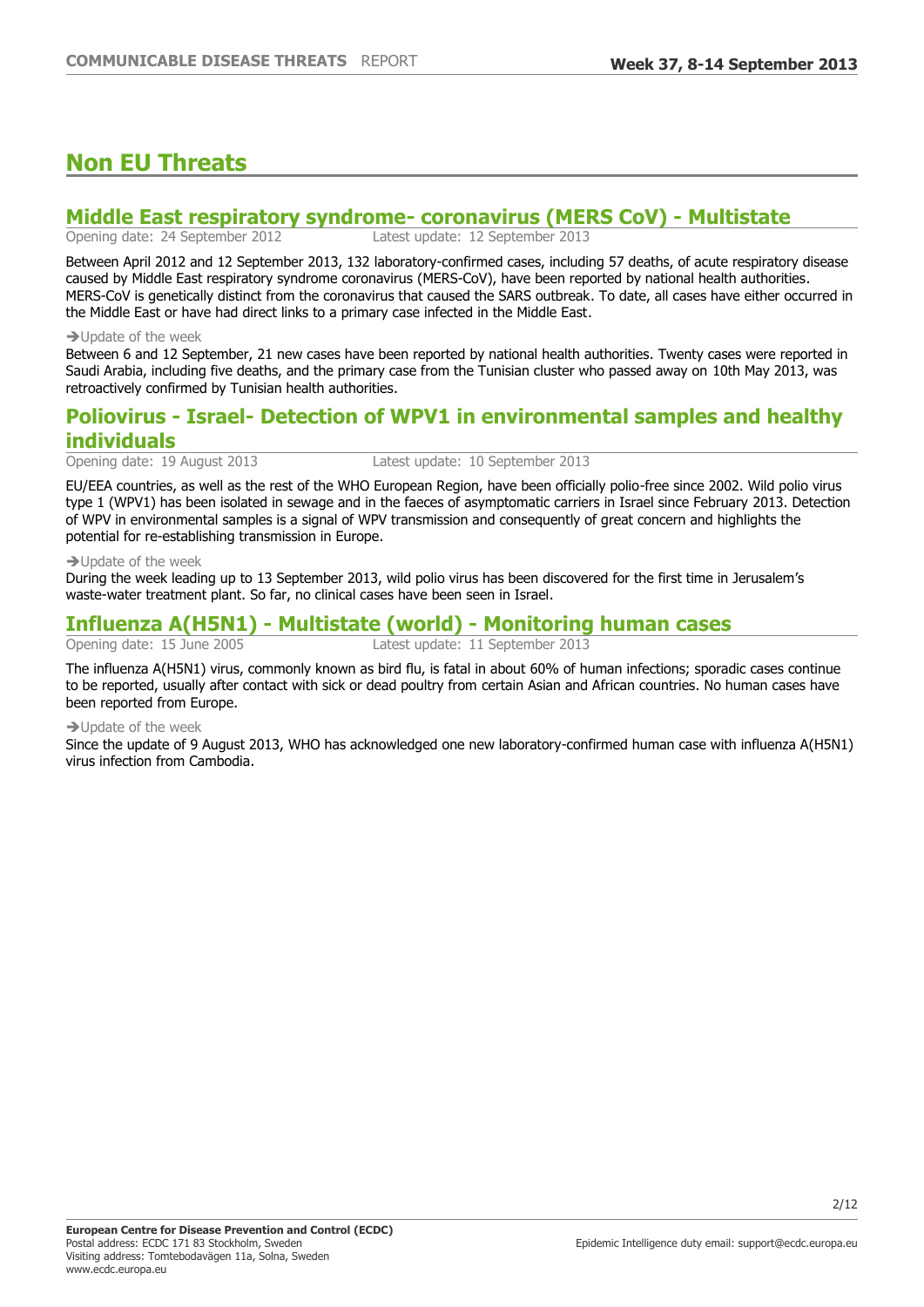## **II. Detailed reports**

# **West Nile virus - Multistate (Europe) - Monitoring season 2013**

Latest update: 12 September 2013

## Epidemiological summary

As of 12 September 2013, 139 human cases of West Nile fever have been reported in the EU and 361 cases in neighbouring countries since the beginning of the 2013 transmission season.

### **EU Member States**

#### **Croatia**

Croatia has recorded 11 cases of WNV so far this year. Ten new probable cases were reported this week, one case from the newly affected Medimurska county and nine cases from the Zagrebacka county, an area with one previous case report. For all these cases, final laboratory confirmation of results are still pending.

#### **Greece**

Sixty-five cases of West Nile virus (WNV) have been reported in Greece. The regions affected are Attiki (31), Imathia (2), Kavala (7), Thessaloniki (6), Xanthi (14), Kerkyra (1), Serres (1) Ileia (1) and the newly affected Pella (2).

#### **Italy**

Italy has reported 42 cases of WNV. Seven new cases were reported this week, one from the newly affected province of Padova and six from provinces with previous case reports. So far this year, the affected provinces are: Modena (13), Rovigo (9), Mantova (4), Ferrara (5), Reggio nell'Emilia (3), Verona (5), Bologna (2) and Padova (1).

#### **Hungary**

Hungary has reported 11 cases so far this year. The counties affected are Fejer (2), Pest (2), Komaron (1) and the five newly affected counties this week: Békés (1), Budapest (1), Csongrád (1), Hajdú-Bihar (2), Jász-Nagykun-Szolnok (1).

#### **Romania**

Romania has reported ten cases of WNV. The counties affected are Braila (3), Ialomita (2), Iasi (2), Galati (1), Constanta (1) and Tulcea (1).

#### **Neighbouring countries**

#### **Bosnia and Herzegovina**

The first case of the year was reported in Tuzlansko-podrinjski canton.

#### **Israel**

Fifty-six cases of WNV have been reported in Israel. The affected districts are Central (27), Haifa (17), Tel Aviv (11) and the newly affected Southern district (1)

#### **Montenegro**

Montenegro has reported one case this year in Podgorica region, an area suspected to be affected last year.

#### **Russia**

Russia has reported 124 cases of WNF from ten oblasts and one republic in Russia: Adygeya oblast (1), Astrakhanskaya oblast (38), Lipetskaya oblast (2), Rostovskaya oblast (5), Samarskaya oblast (8), Saratovskaya oblast (21), Volgogradskaya oblast (43), Voronezhskaya oblast (2), Belgorodskaya oblast (2) Kaluzhskaya oblast (1) and the newly affected Omskaya oblast (1).

#### **Serbia**

Serbia has reported 177 cases of WNF from eight districts: Grad Beograd (114), Podunavski (7), Sremski (4), Juzno-backi (1), Juzno-banatski (14), Kolubarski (3), Macvanski (1) Branicevski district (1), Jablancki (1), Srednje-banatski (2) and three newly affected districts this week: Severno-banacki (2) Moravicki (1) and Severno-banatski (1).

#### **the former Yugoslav Republic of Macedonia**

One case has been reported in Kocani (Eastern Macedonia).

### **Ukraine**

The first case for this year was reported in Zhytomyrs'ka oblast.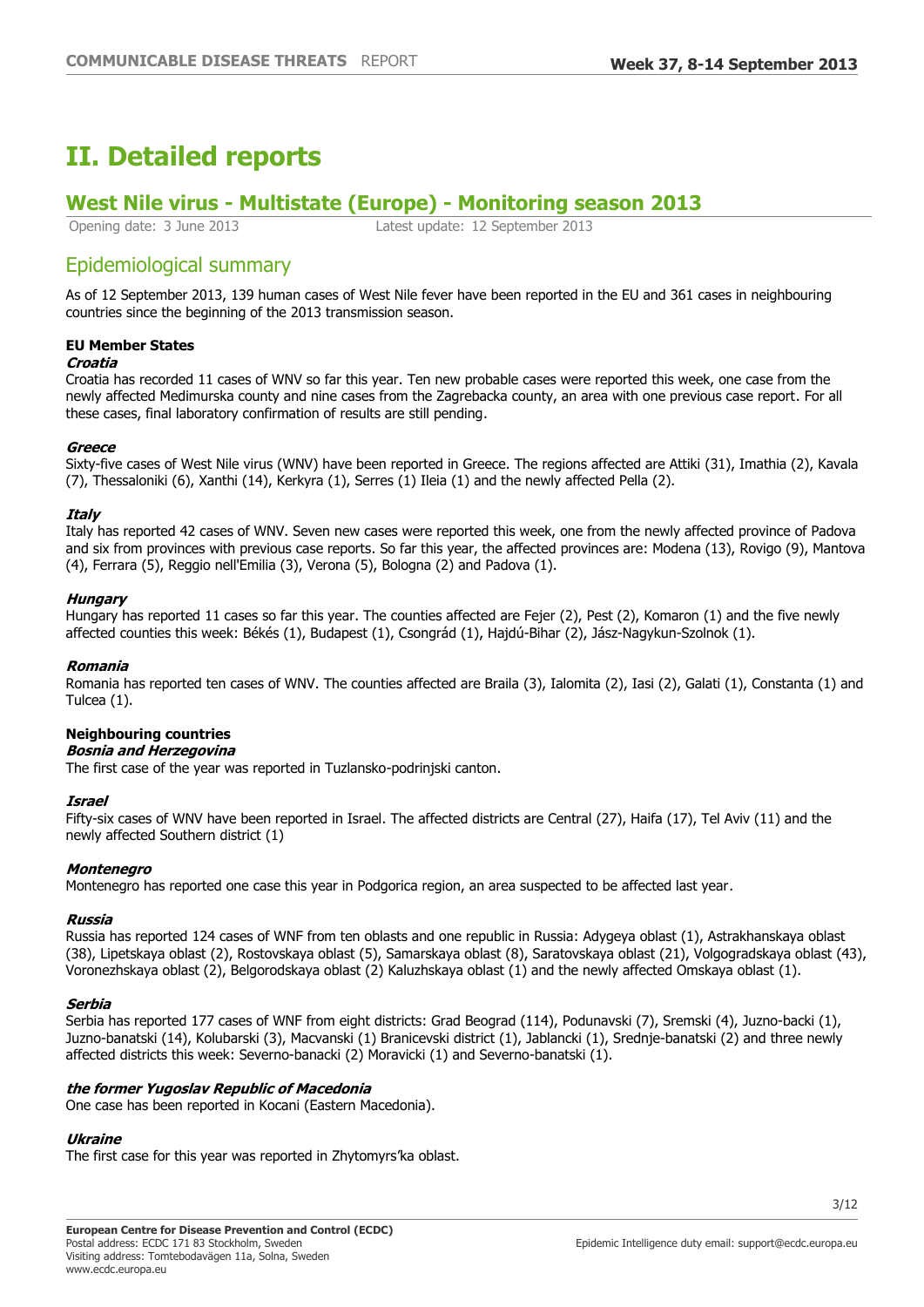**Websources:** [ECDC West Nile fever risk maps](http://www.ecdc.europa.eu/en/healthtopics/west_nile_fever/west-nile-fever-maps/pages/index.aspx) | [ECDC West Nile fever risk assessment tool](http://ecdc.europa.eu/en/publications/Publications/west-nile-virus-risk-assessment-tool.pdf) | [Volgograd oblast](http://34.rospotrebnadzor.ru/epidemiologic_situation/98040/) | [Serbia](http://www.batut.org.rs/index.php?content=543)  [MoH](http://www.batut.org.rs/index.php?content=543) | [Macedonian PH Institute](http://www.iph.mk/index.php?option=com_content&view=article&id=207%253A-west-nile-2013-&lang=mk) | [Croatia PHI](http://www.hzjz.hr/epidemiologija/zap_nil.htm) | [Israel MoH](http://www.health.gov.il/Subjects/disease/WNF/Pages/StatusReport2013.aspx) |

#### ECDC assessment

The 2013 season is progressing in comparable fashion to previous years in the EU and neighbouring countries. West Nile fever in humans is a notifiable disease in the EU. The implementation of control measures are considered important for ensuring blood safety by the national health authorities when human cases of West Nile fever occur. According to the EU blood directive, efforts should be made to defer blood donations from affected areas with ongoing virus transmission to humans.

## Actions

ECDC produces weekly [West Nile fever risk maps](http://www.ecdc.europa.eu/en/healthtopics/west_nile_fever/west-nile-fever-maps/pages/index.aspx) during the transmission season to inform blood safety authorities regarding affected areas.

ECDC published a West Nile fever [risk assessment tool](http://ecdc.europa.eu/en/publications/Publications/west-nile-virus-risk-assessment-tool.pdf) on 3 July 2013.

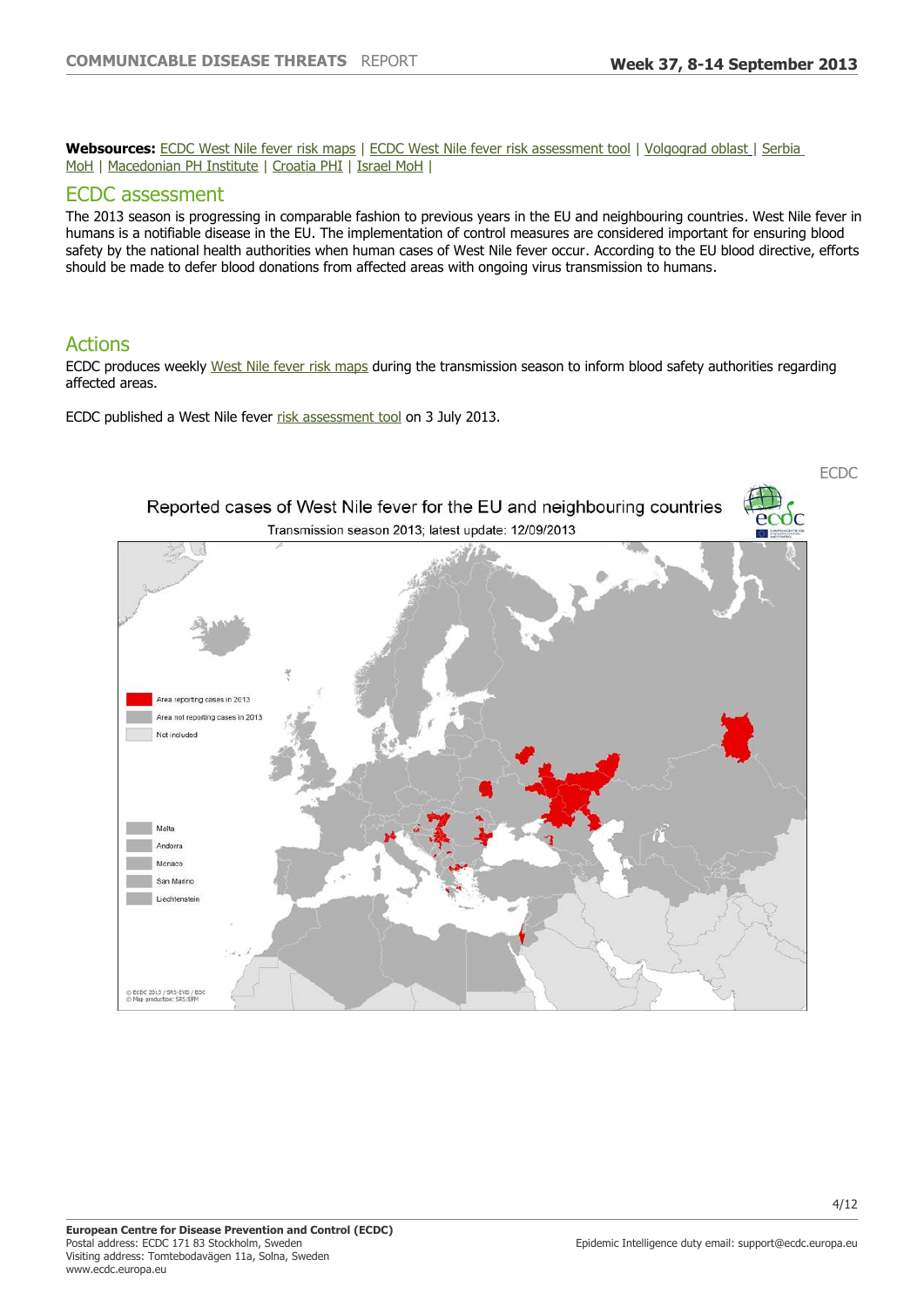



## **Avian influenza (H7N7) - Italy - 2013**

Opening date: 5 September 2013 Latest update: 11 September 2013

## Epidemiological summary

An outbreak of avian influenza (H7N7) in poultry has been reported in the region of Emilia Romagna, in Italy since August 2013. Three poultry workers from this area have presented clinical signs of conjunctivitis. All three tested positive for H7N7.

The first case is a 51 year old man, with unilateral conjunctivitis. He was diagnosed with H7N7 on 30 August. By 3 September he had recovered. The case was isolated at home, and the four members of his family have been placed under active surveillance for 10 days.

The second case is a 46 years old man, with bilateral conjunctivitis. Isolation measures were taken.

The third case is also a male, working in the same farm as the previous cases. Isolation measures were taken.

Active surveillance has been implemented to all workers exposed to sick animals and their close contacts. The same applies to workers involved in culling operations.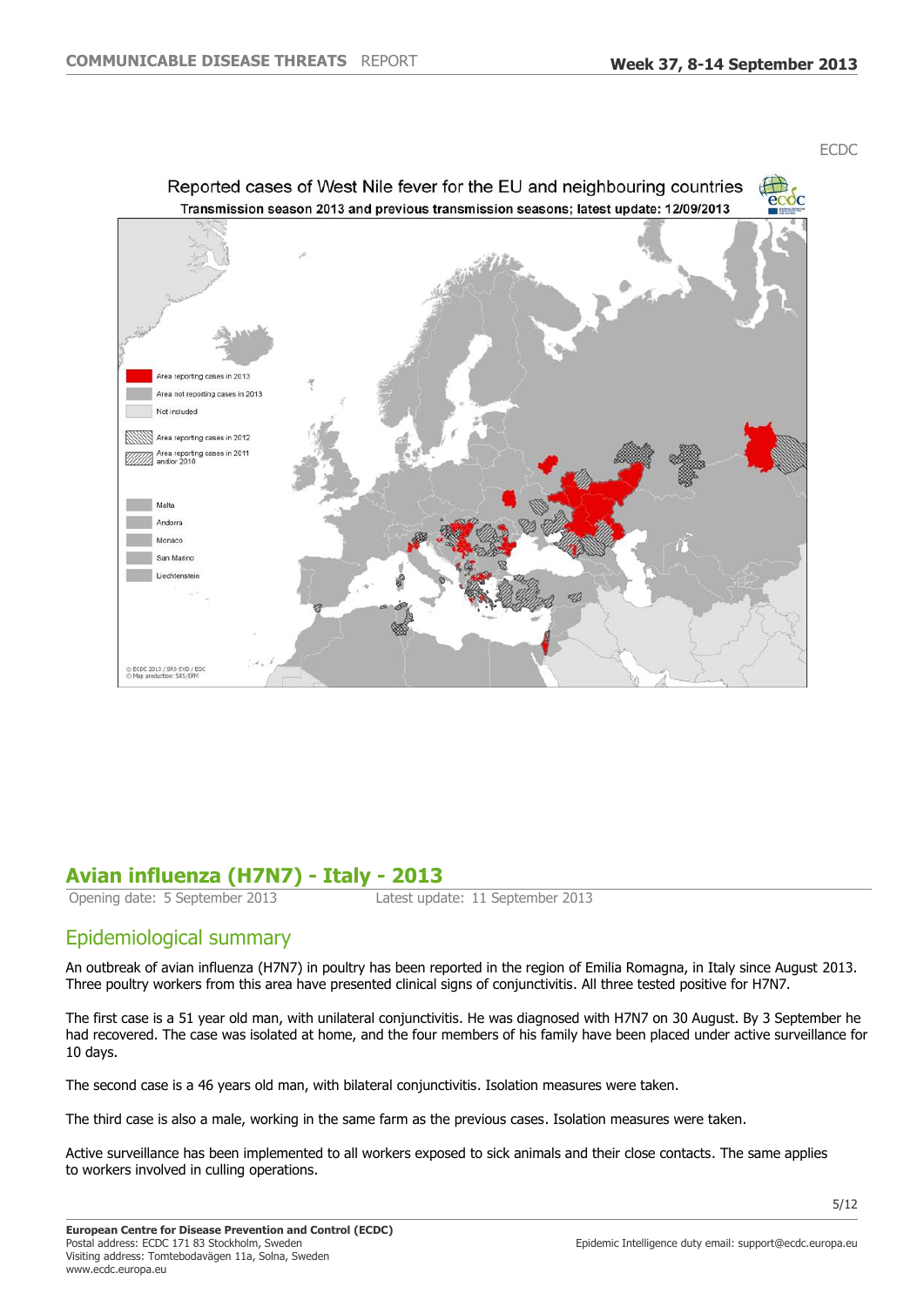Web source: [Regione Emilia-Romagna](http://www.regione.emilia-romagna.it/notizie/2013/settembre/aviaria-positivo-un-dipendente-dellallevamento-di-Mordano)

#### ECDC assessment

Conjunctivitis in people exposed to poultry infected by avian influenza H7N7 has been well documented in previous outbreaks. Close monitoring of cases is critical to detect further human to human transmission and to subsequently implement prevention measures. Additional information about the risk and measures to take can be found in the following documents: ECDC Guidelines - [Technical report](http://ecdc.europa.eu/en/publications/Publications/0512_MER_Minimise_the_Risk_of_Humans_Acquiring_Avian_Influenza.pdf) [1,](http://http//ecdc.europa.eu/en/publications/Publications/0512_MER_Minimise_the_Risk_of_Humans_Acquiring_Avian_Influenza.pdf) [Technical report](http://ecdc.europa.eu/en/publications/publications/0606_ter_avian_influenza_portafolio.pdf) [2](http://http//ecdc.europa.eu/en/publications/publications/0606_ter_avian_influenza_portafolio.pdf)

#### Actions

ECDC contacted Italy for more information about this event and the measures taken.

# **Middle East respiratory syndrome- coronavirus (MERS CoV) - Multistate**<br>
Opening date: 24 September 2012<br>
Latest update: 12 September 2013

Latest update: 12 September 2013

## Epidemiological summary

As of 12 September 2013, 132 laboratory-confirmed cases of MERS-CoV, including 57 deaths worldwide have been reported by national health authorities. All cases have either occurred in the Middle East or have had direct links to a primary case infected in the Middle East.

As of 12 September 2013 Saudi Arabia has reported 108 symptomatic or asymptomatic cases including 47 deaths, Jordan two cases, who both died, United Arab Emirates five cases including one fatality and Qatar three cases including one fatality. The reason for some discrepancy between the number of cases reported for Saudi Arabia here and in the official Saudi Ministry of Health website area is unclear and is being investigated.

Fourteen cases have been reported from outside the Middle East: in the UK (4), Italy (3), France (2), Germany (2) and Tunisia (3). In France, Italy, Tunisia and the United Kingdom, there has been local transmission among patients who have not been to the Middle East but had been in close contact with laboratory-confirmed or probable cases. Person-to-person transmission has occurred both among close contacts and in healthcare facilities, but, with the exception of a possible nosocomial outbreak in Al-Ahsa, Saudi Arabia, secondary transmission has been limited. Seventeen asymptomatic cases were reported by Saudi Arabia and two by the UAE. Eight of these cases were healthcare workers.

The Ministry of Health of Saudi Arabia updated its [Health Regulations](http://www.moh.gov.sa/Ministry/MediaCenter/News/Pages/News-2013-07-12-001.aspx) for travellers to Saudi Arabia for the Umrah and Hajj pilgrimage regarding MERS-CoV and now recommends that the elderly, those with chronic diseases, pilgrims with immune deficiency, malignancy and terminal illnesses, pregnant women and children coming for Hajj and Umrah this year should postpone their journey.

WHO published a [travel advice](http://www.who.int/ith/updates/20130725/en/index.html) on MERS-CoV for pilgrimages on 25 July 2013.

The [WHO guidelines for investigation](http://www.who.int/csr/disease/coronavirus_infections/MERS_CoV_investigation_guideline_Jul13.pdf) of cases of human infection with MERS-CoV were published in July 2013. On 30 July 2013, the MERS-CoV [Initial Interview Questionnaire of Cases](http://www.who.int/csr/disease/coronavirus_infections/MERS_case_investigation_questionnaire.pdf) – Guide for the interviewer was published to support the investigators.

On 21 August 2013, WHO published a [joint report](http://www.who.int/csr/disease/coronavirus_infections/MERSCov_WHO_KSA_Mission_Jun13_.pdf) of a mission to Riyadh, 4-9 June 2013 together with Saudi Arabia on Middle East respiratory syndrome coronavirus.

**Web sources:** [ECDC RRA Update 22 July](http://ecdc.europa.eu/en/publications/Publications/Forms/ECDC_DispForm.aspx?ID=1173) | [ECDC novel coronavirus webpage](http://ecdc.europa.eu/en/healthtopics/coronavirus-infections/Pages/index.aspx) | [WHO](http://www.who.int/csr/disease/coronavirus_infections/en/index.html) | [WHO MERS updates](http://www.who.int/csr/don/archive/disease/coronavirus_infections/en/index.html) | [WHO travel health](http://www.who.int/entity/ith/updates/20130725/en/index.html)  [update](http://www.who.int/entity/ith/updates/20130725/en/index.html) | [WHO Euro MERS updates](http://www.euro.who.int/en/what-we-do/health-topics/communicable-diseases/influenza/middle-east-respiratory-syndrome-coronavirus-mers-cov/mers-cov-updates-european-region) | [CDC MERS](http://www.cdc.gov/coronavirus/mers/index.html) | [Saudi Arabia MoH](http://www.moh.gov.sa/en/CoronaNew/Pages/default.aspx) | [Qatar SCH](http://www.sch.gov.qa/sch/En/catcontent.jsp?scatId=772&scatType=1&CSRT=11092724450247414006) | [Eurosurveillance article](http://www.eurosurveillance.org/ViewArticle.aspx?ArticleId=20574)

#### ECDC assessment

The continued detection of MERS-CoV cases in the Middle East indicates that there is an ongoing source of infection present in the region. Recent published studies are making relevant progresses to identify this source of infection.There is therefore a continued risk of cases occurring in Europe associated with travel to the area. Surveillance for cases is essential, particularly with expected increased travel to Saudi Arabia for the Hajj in October.

The risk of secondary transmission in the EU remains low and could be reduced further through screening for exposure among patients presenting with respiratory symptoms and their contacts, and strict implementation of infection prevention and control measures for patients under investigation.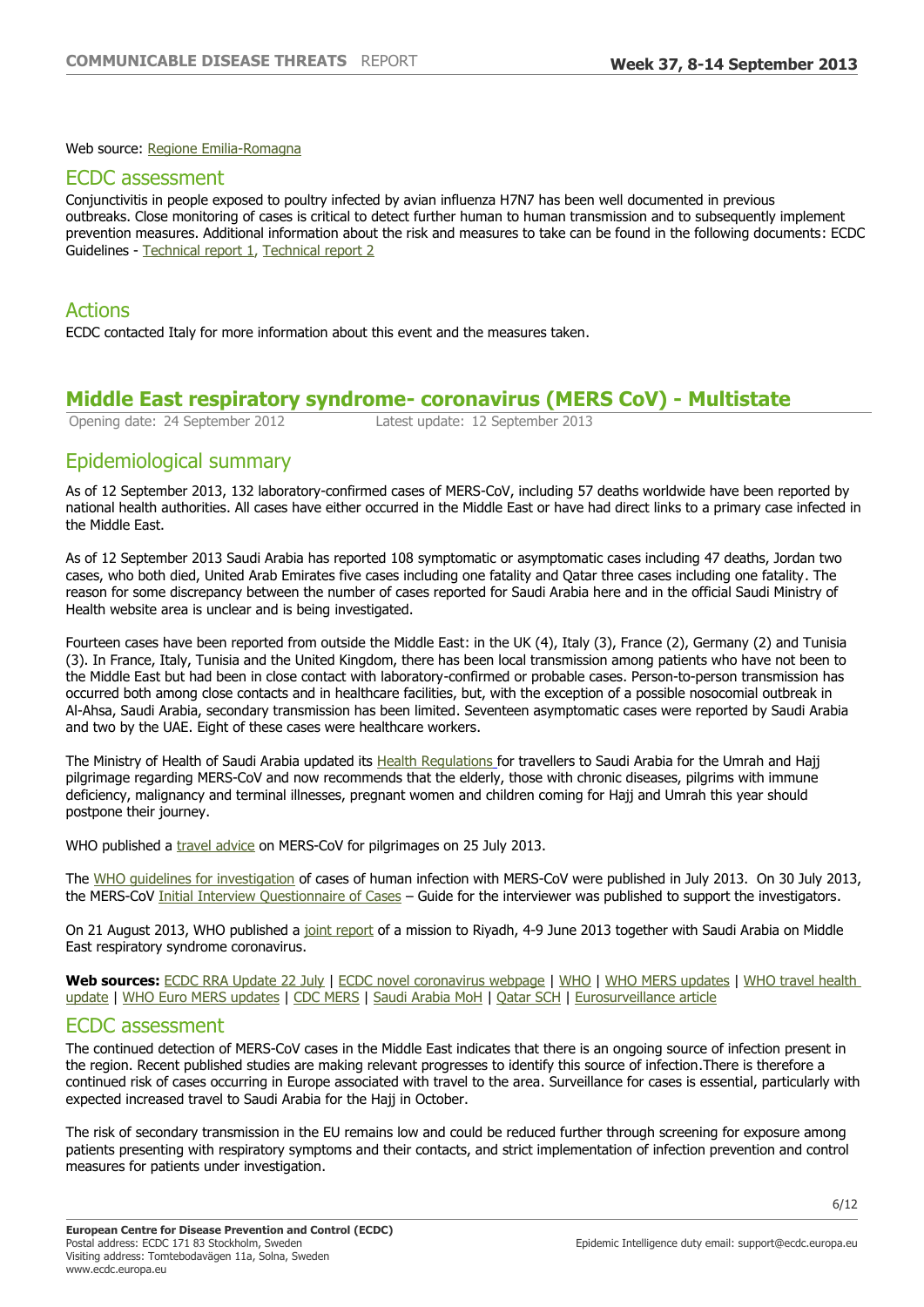## Actions

The latest ECDC [rapid risk assessment](http://ecdc.europa.eu/en/publications/Publications/Forms/ECDC_DispForm.aspx?ID=1173) was published on 22 July 2013. The risk assessment is currently being updated.

The results of an ECDC coordinated survey on laboratory capacity for testing the MERS-CoV in Europe were published in [EuroSurveillance](http://www.eurosurveillance.org/ViewArticle.aspx?ArticleId=20335).

ECDC published a [Public Health Development](http://www.ecdc.europa.eu/en/activities/sciadvice/Lists/ECDC%20Reviews/ECDC_DispForm.aspx?List=512ff74f-77d4-4ad8-b6d6-bf0f23083f30&ID=1319&RootFolder=%252Fen%252Factivities%252Fsciadvice%252FLists%252FECDC%20Reviews) on 27 August 2013 regarding the isolation of MERS-CoV from a bat sample.

ECDC is closely monitoring the situation in collaboration with WHO and the EU Member States.

## Distribution of confirmed cases of MERS-CoV by month\* and place of probable infection, March 2012 - 12 September 2013 (N=132\*\*)



\* Where the month of onset is unknown the month of reporting has been used. \*\* This epicurve includes 19 asymptomatic cases.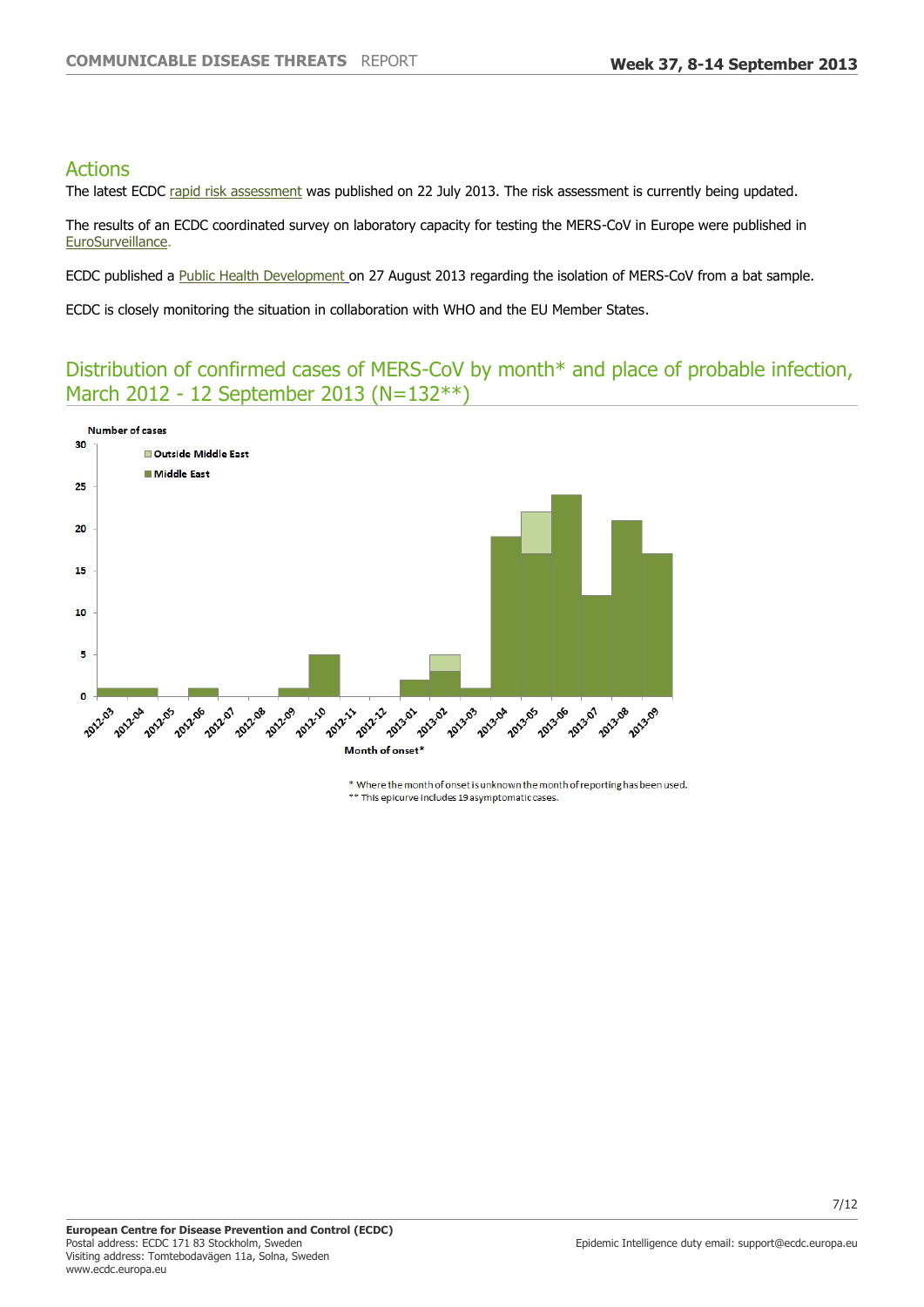## Distribution of confirmed cases of MERS-CoV, March 2012 - 12 September 2013  $(n=127*)$



\*5 cases for which age or sex data is missing have been excluded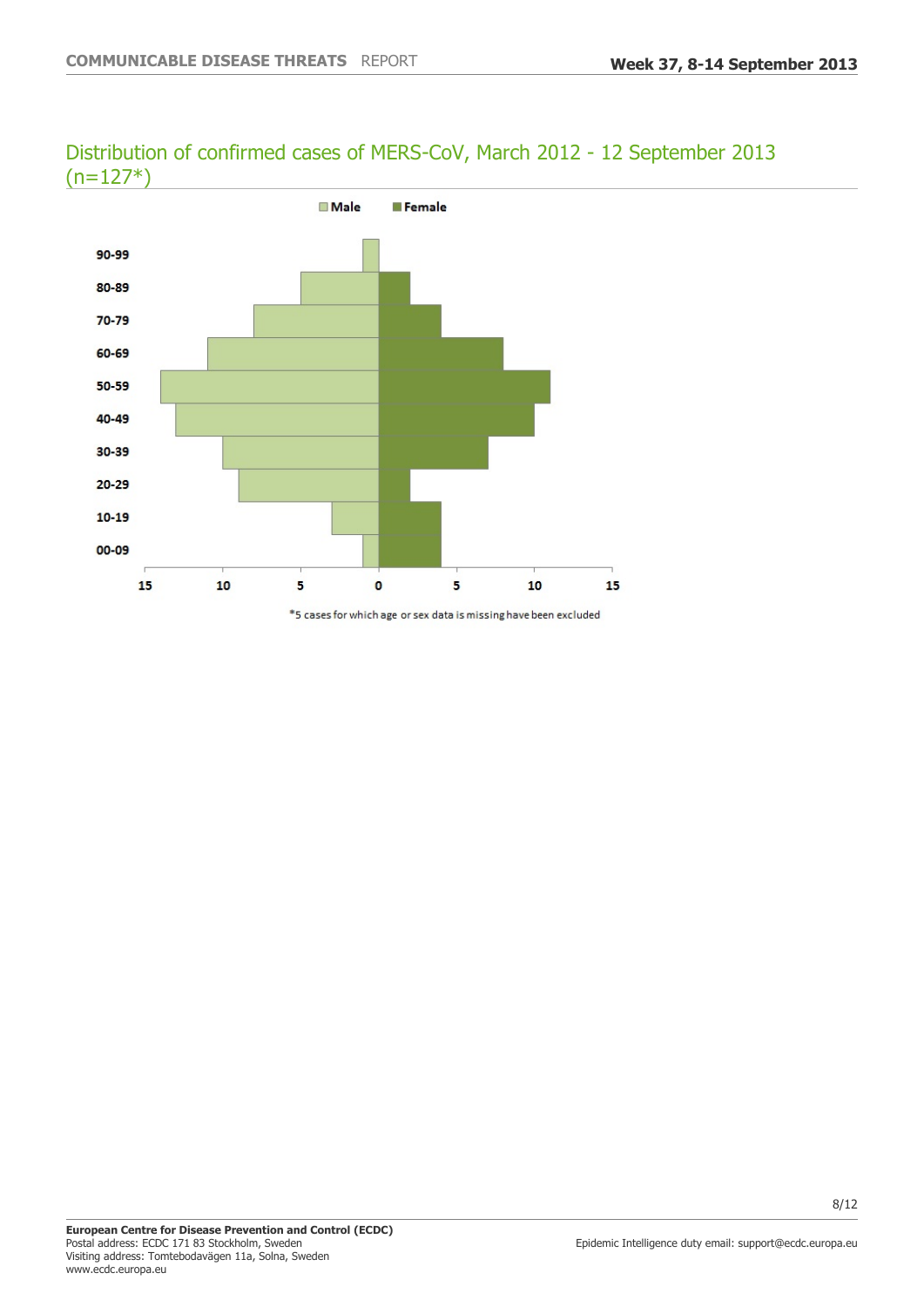

## Distribution of MERS-CoV cases by place of reporting as of 12 September 2013

## **Poliovirus - Israel- Detection of WPV1 in environmental samples and healthy individuals**<br> **Opening date: 19 August 2013**

Latest update: 10 September 2013

## Epidemiological summary

On 9 April 2013, wild poliovirus type 1 (WPV1) was isolated from sewage samples in Rahat, southern Israel. WPV1 has been detected in nearly hundred sewage samples from all across Israel since then, indicating widespread transmission throughout the country. In addition, as part of subsequent on-going stool sample survey activities, WPV1 has also been isolated in stool samples from 42 asymptomatic carriers, representing 4.4% of all collected samples. No cases of paralytic polio have been reported in the country. Israel has been free of indigenous WPV transmission since 1988. In the past, wild poliovirus has been detected in environmental samples collected in this region between 1991 and 2002 without occurrence of cases of paralytic polio in the area.

Two positive samples have been collected from the West Bank and Gaza, the former on 30 June and the latter on 20 August.Previous and subsequent specimens collected through environmental surveillance since 2002 in both Gaza and the West Bank have consistently tested negative for the presence of WPV. No case of paralytic polio has been reported in either Israel or The West Bank and Gaza. The strain is related to strains circulating in Pakistan and also to the strain detected in sewage from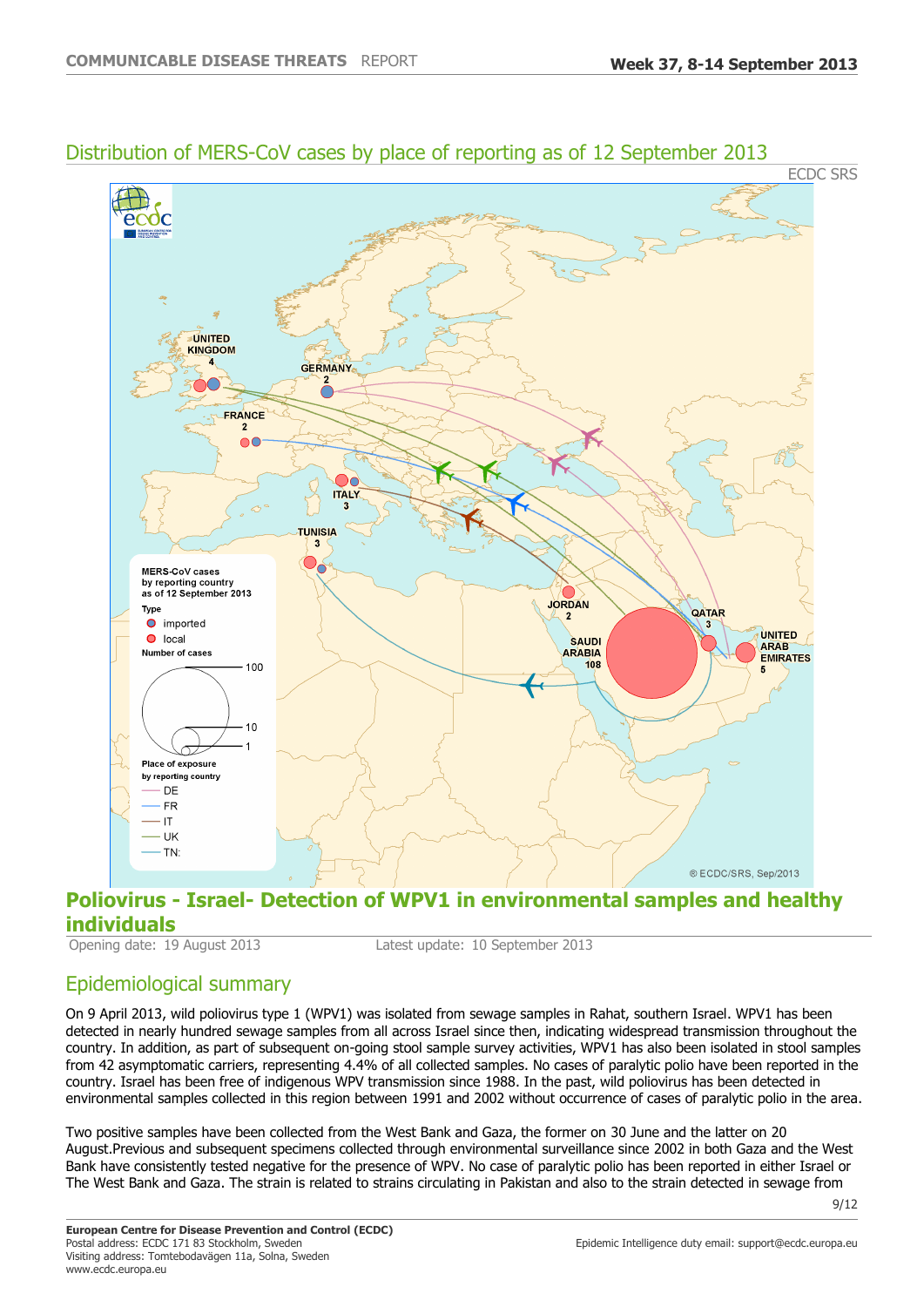Cairo in December 2012. It is unrelated to the polioviruses circulating in the Horn of Africa.

Sources: [MoH Israel](http://www.health.gov.il/english/Pages/HomePage.aspx) | [WHO DON](http://www.who.int/csr/don/en/index.html)

### ECDC assessment

The World Health Organization (WHO) estimates the risk of further international spread of wild poliovirus type 1 (WPV1) from Israel to remain moderate to high. ECDC is preparing a risk assessment on the situation in Israel, Somalia and the region. The risk assessment will consider the risk of importation of wild poliovirus to the EU, and the risk of transmission within the EU.

## Actions

Nationwide measures to prevent cases of poliomyelitis and stop the environmental spread of the virus have been adopted in Israel, including a supplementary immunisation activity (SIA) with bivalent oral polio vaccine (OPV1 and 3) with the aim to boost mucosal immunity levels in cohorts of children naïve to OPV to rapidly interrupt virus circulation.

ECDC supports WHO recommendations that all countries, in particular those with frequent travel and contacts with polio-infected countries, strengthen surveillance for cases of acute flaccid paralysis (AFP), in order to rapidly detect new poliovirus importations and facilitate a rapid response. Countries should also analyse routine immunisation coverage data to identify subnational gaps in population immunity to guide catch-up immunisation activities and thereby minimise the consequences of new virus introduction. Priority should be given to areas at high risk of importations and where OPV3/DPT3 coverage is <80%. All travellers to and from polio-infected areas should be fully vaccinated against polio. Three countries remain endemic for indigenous transmission of WPV: Nigeria, Pakistan and Afghanistan. Additionally, in 2013, the Horn of Africa is affected by an outbreak of WPV .

## **Influenza A(H5N1) - Multistate (world) - Monitoring human cases**

Opening date: 15 June 2005 Latest update: 11 September 2013

## Epidemiological summary

Between 9 August and 12 September 2013, WHO acknowledged one new laboratory-confirmed human case with influenza A(H5N1) virus infection from Cambodia.

The new case is a six year old boy from Kandal province and was diagnosed on 21st July 2013. The boy had contact with sick poultry. WHO confirms that Influenza A(H5N1) virus is circulating widely in poultry in Cambodia and therefore additional sporadic human cases or small clusters might be expected in the future.

According to WHO, from 2003 through to 29 August 2013, 637 laboratory-confirmed human cases with avian influenza A(H5N1) virus infection have been officially reported from 15 countries, of which 378 have died.

Web sources: [ECDC Rapid Risk Assessment](http://ecdc.europa.eu/en/press/news/Lists/News/ECDC_DispForm.aspx?List=32e43ee8-e230-4424-a783-85742124029a&ID=477&RootFolder=%252Fen%252Fpress%252Fnews%252FLists%252FNews) | [Avian influenza on ECDC website](http://ecdc.europa.eu/en/healthtopics/avian_influenza/Pages/index.aspx) | [WHO updates](http://www.who.int/influenza/human_animal_interface/Influenza_Summary_IRA_HA_interface_03July13.pdf) | [WPRO updates](http://www.wpro.who.int/emerging_diseases/AvianInfluenza/en/index.html)

### ECDC assessment

Hong Kong reported the world's first recorded major outbreak of bird flu among humans in 1997, when six people died. Most human infections are the result of direct contact with infected birds, and countries with large poultry populations in close contact with humans are considered to be most at risk of bird flu outbreaks. ECDC follows the worldwide A(H5N1) situation through epidemic intelligence activities in order to identify significant changes in the epidemiology of the virus. ECDC re-assesses the potential of a changing risk for A(H5N1) to humans on a regular basis. There are currently no indications that there is any significant change in the epidemiology associated with any clade or strain of the A(H5N1) virus from a human health perspective. This assessment is based on the absence of sustained human-to-human transmission, and on the observation that there is no apparent change in the size of clusters or reports of chains of infection. However, vigilance for avian influenza in domestic poultry and wild birds in Europe remains important.

## Actions

WHO is now reporting H5N1 cases on a monthly basis. ECDC will continue monthly reporting in the CDTR to coincide with WHO

10/12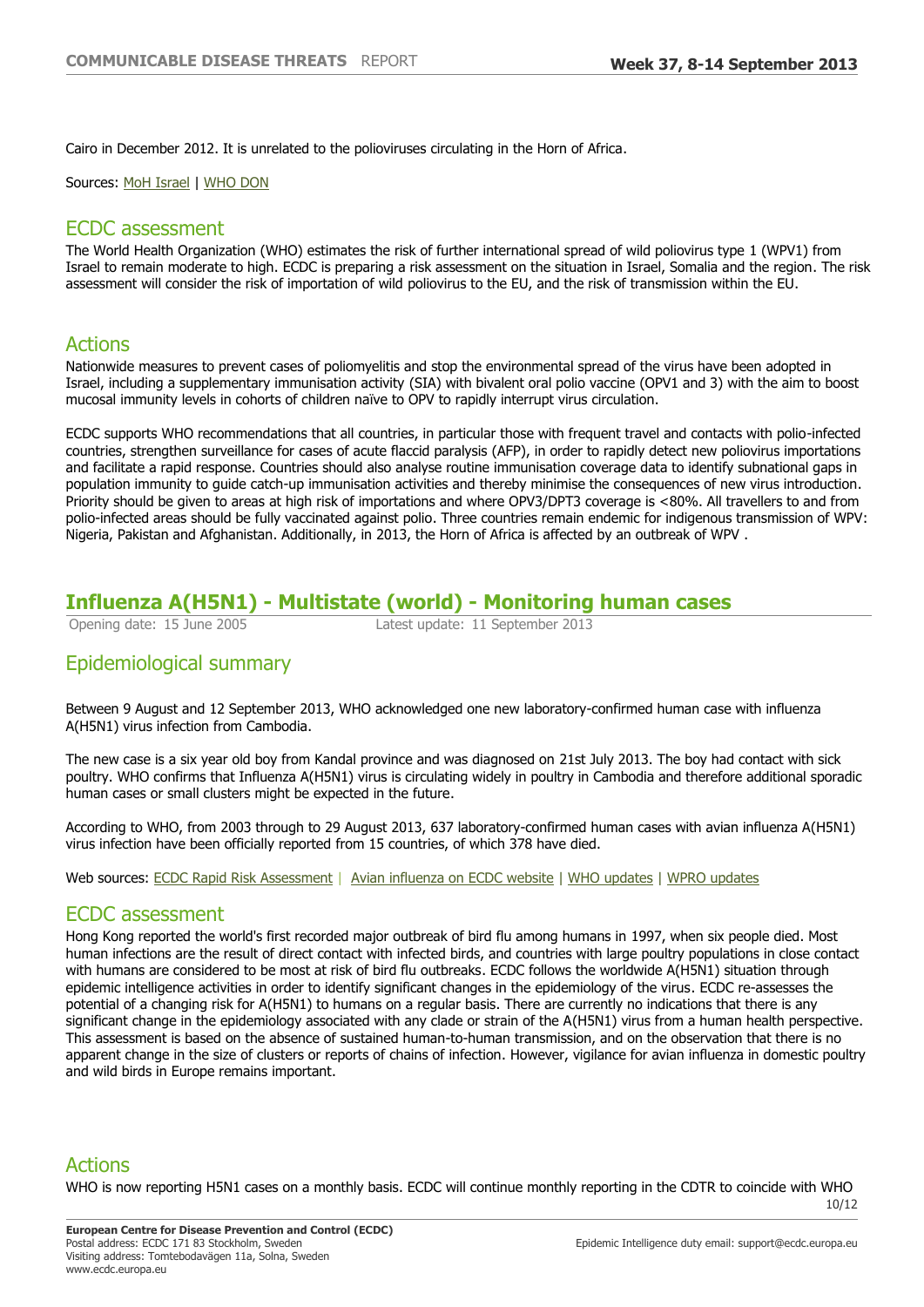WHO

reporting.



Areas with confirmed human cases for avian influenza A(H5N1) reported to WHO, 2013-to-date\*,

\*All dates refer to onset of illness<br>Data as of 29 August 2013<br>Source: WHO/GIP

signations employed and the presentation of the malledal in his publication do nothingly the expectation of any<br>which cover on the plat of the World Realth Organizablon concerning the legal status of any country, lenticry, The doplnk<br>colnk<br>clly or<br>colness<br>col W 4